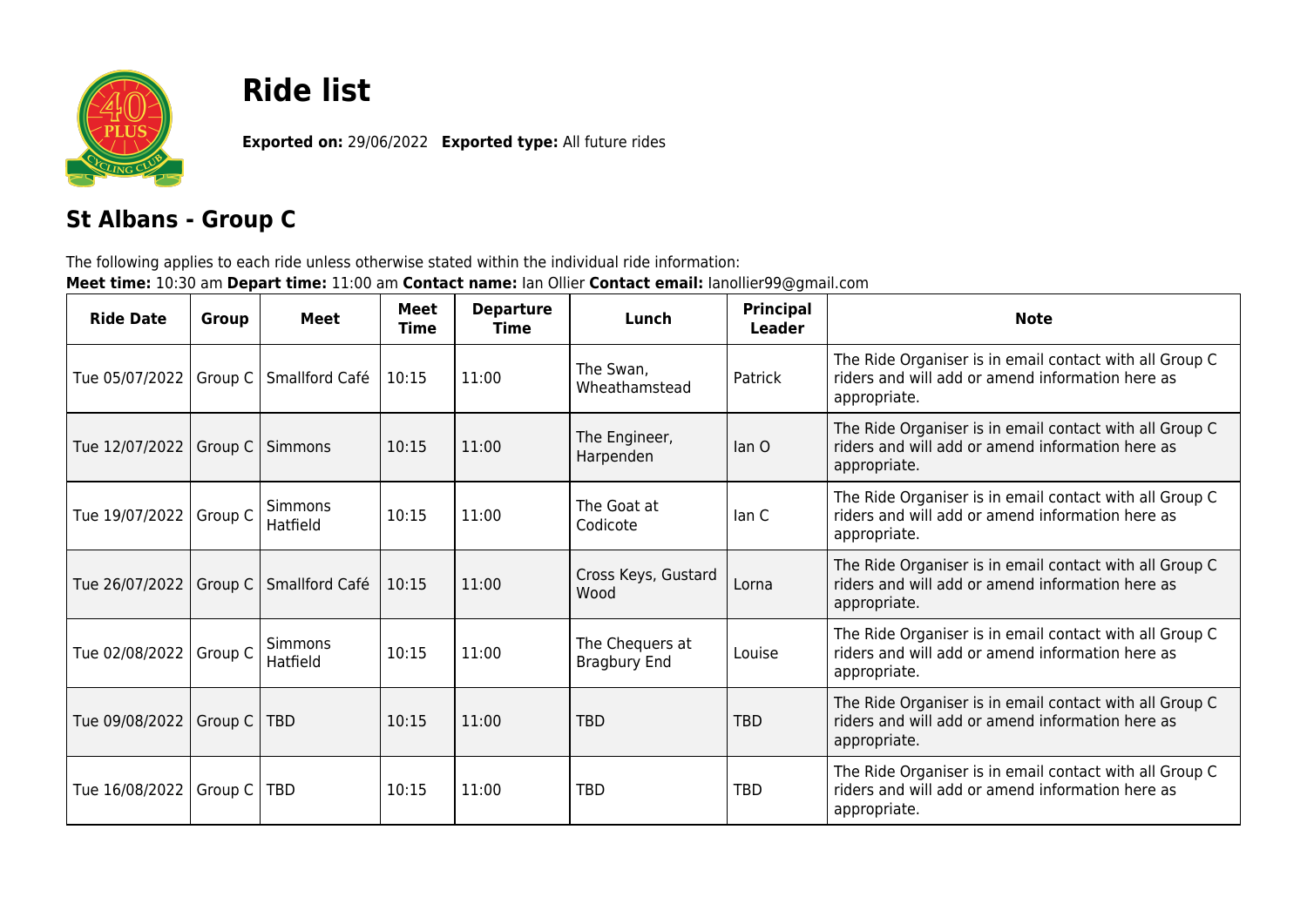| <b>Ride Date</b>               | <b>Group</b> | <b>Meet</b> | <b>Meet</b><br><b>Time</b> | <b>Departure</b><br><b>Time</b> | Lunch               | <b>Principal</b><br><b>Leader</b> | <b>Note</b>                                                                                                                 |
|--------------------------------|--------------|-------------|----------------------------|---------------------------------|---------------------|-----------------------------------|-----------------------------------------------------------------------------------------------------------------------------|
| Tue 23/08/2022   Group C       |              | Rothamsted  | 10:15                      | 11:00                           | The Boot at Kimpton | Ted                               | The Ride Organiser is in email contact with all Group C<br>riders and will add or amend information here as<br>appropriate. |
| Tue 30/08/2022   Group C       |              | <b>TBD</b>  | 10:15                      | 11:00                           | <b>TBD</b>          | <b>TBD</b>                        | The Ride Organiser is in email contact with all Group C<br>riders and will add or amend information here as<br>appropriate. |
| Tue 06/09/2022   Group C       |              | <b>TBD</b>  | 10:15                      | 11:00                           | <b>TBD</b>          | <b>TBD</b>                        | The Ride Organiser is in email contact with all Group C<br>riders and will add or amend information here as<br>appropriate. |
| Tue 13/09/2022   Group C       |              | TBD         | 10:15                      | 11:00                           | <b>TBD</b>          | <b>TBD</b>                        | The Ride Organiser is in email contact with all Group C<br>riders and will add or amend information here as<br>appropriate. |
| Tue 20/09/2022   Group C       |              | <b>TBD</b>  | 10:15                      | 11:00                           | <b>TBD</b>          | <b>TBD</b>                        | The Ride Organiser is in email contact with all Group C<br>riders and will add or amend information here as<br>appropriate. |
| Tue 27/09/2022   Group C   TBD |              |             | 10:15                      | 11:00                           | <b>TBD</b>          | <b>TBD</b>                        | The Ride Organiser is in email contact with all Group C<br>riders and will add or amend information here as<br>appropriate. |
| Tue 04/10/2022   Group C       |              | <b>TBD</b>  | 10:15                      | 11:00                           | <b>TBD</b>          | <b>TBD</b>                        | The Ride Organiser is in email contact with all Group C<br>riders and will add or amend information here as<br>appropriate. |
| Tue 11/10/2022   Group C   TBD |              |             | 10:15                      | 11:00                           | <b>TBD</b>          | <b>TBD</b>                        | The Ride Organiser is in email contact with all Group C<br>riders and will add or amend information here as<br>appropriate. |
| Tue 18/10/2022   Group C       |              | <b>TBD</b>  | 10:15                      | 11:00                           | <b>TBD</b>          | <b>TBD</b>                        | The Ride Organiser is in email contact with all Group C<br>riders and will add or amend information here as<br>appropriate. |
| Tue 25/10/2022   Group C   TBD |              |             | 10:15                      | 11:00                           | <b>TBD</b>          | <b>TBD</b>                        | The Ride Organiser is in email contact with all Group C<br>riders and will add or amend information here as<br>appropriate. |